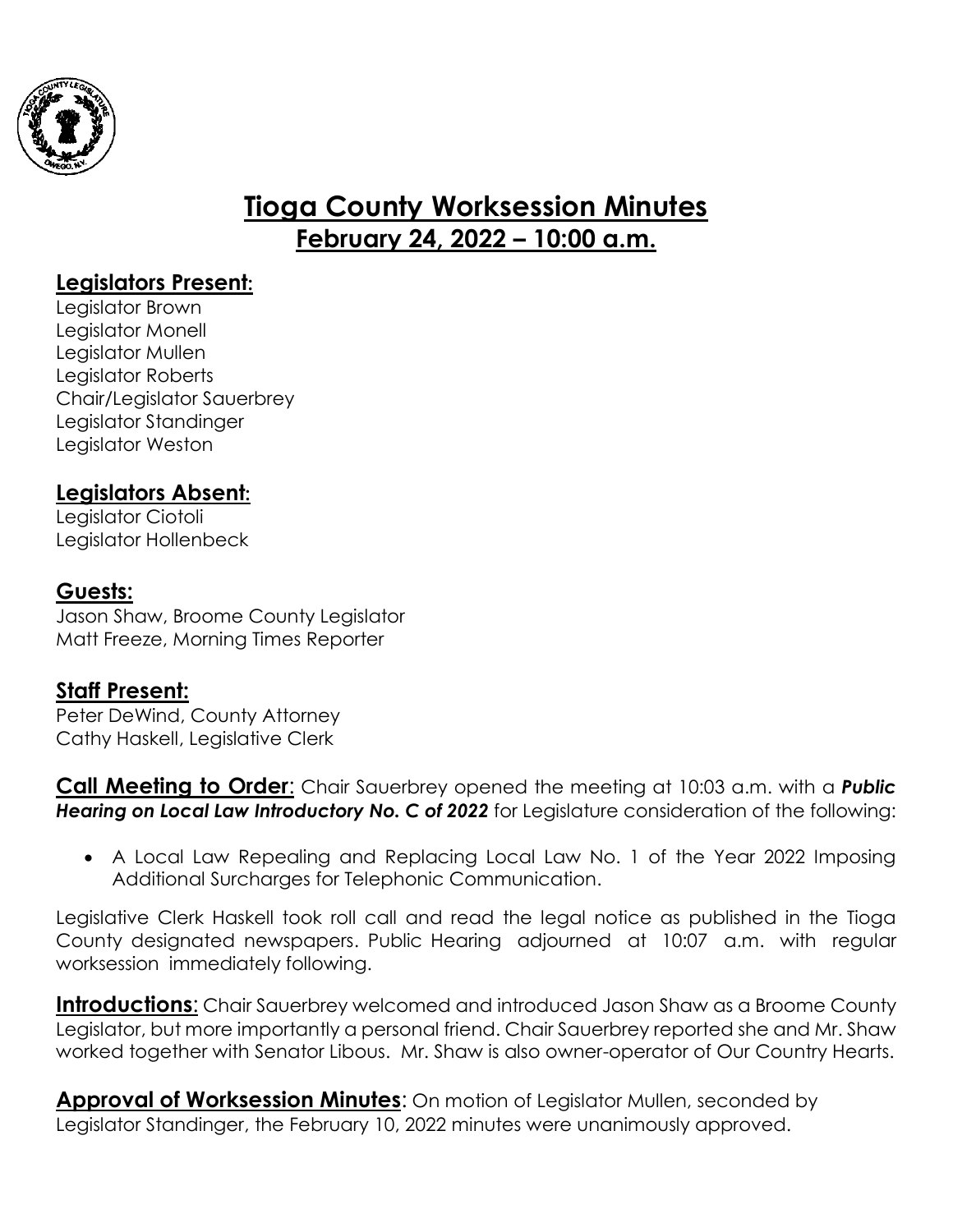#### **Action Items:** Currently, we have none.

**Other:** Chair Sauerbrey addressed the following topics:

- *Personnel Officer Retirement* The County's Personnel Officer has submitted her letter of retirement effective March 18, 2022 with her last working day being March 17, 2022. The committee is in the process of interviewing candidates and will continue to do so until such time a candidate is chosen.
- Institute for **Advancement (I4A) –** Today is the kick-off meeting for the 2022 I4A class with 27 county staff participating, which is the largest class to date. This is an all-day training being held at Tioga Downs. The purpose of this program is to develop leadership skills, communication skills, gain an understanding of who the County is and how it works. This program includes a County Government 101 component, which allows employees to gain an understanding of the other County departments and their services. The whole educational process with this program assists staff in learning how the government works and interacts with each other.

Legislator Weston reported this program has been in place for a while and inquired whether this has been deemed successful. Chair Sauerbrey reported she absolutely believes this has been successful, as she has witnessed staff become more confident and gives them the necessary skills. Legislator Weston reported the purpose is two-part; succession planning and informational.

As a 2018 graduate of the I4A Program, Legislative Clerk Haskell concurred this is a very beneficial program. At the time, after working for the County for 25 years, I still learned something new about the County and thought the overall program was enlightening and educational.

 *American Rescue Plan Act (ARPA) Funds –* We have not made a public announcement regarding the designation of the ARPA funds. As a Legislature, we have decided how we want to spend the funds. Chair Sauerbrey reported she was in Washington, DC attending the National Association of Counties (NACo) conference last week and there was significant discussion regarding these funds and the majority of counties across the country have decided to use their funds as an investment of long-term projects that otherwise would never come to fruition and that would have a long-lasting effect. Chair Sauerbrey reported the Legislature designated \$4 million towards our radio communications project, which is a significant project.

Chair Sauerbrey will be giving the State of the County Address at the April Legislature meeting and will release the information on the specifics of the designated ARPA funds at that time.

In regards to the radio communications project, Legislator Weston inquired about the 90% level of coverage due to geographical locations within the County due to valleys, etc.

Legislator Mullen reported the 90% coverage pertains to portable communication and although we will never acquire 100%, this will be close to that percentage for vehicle communication. The plan is for every radio and portable being used by any emergency